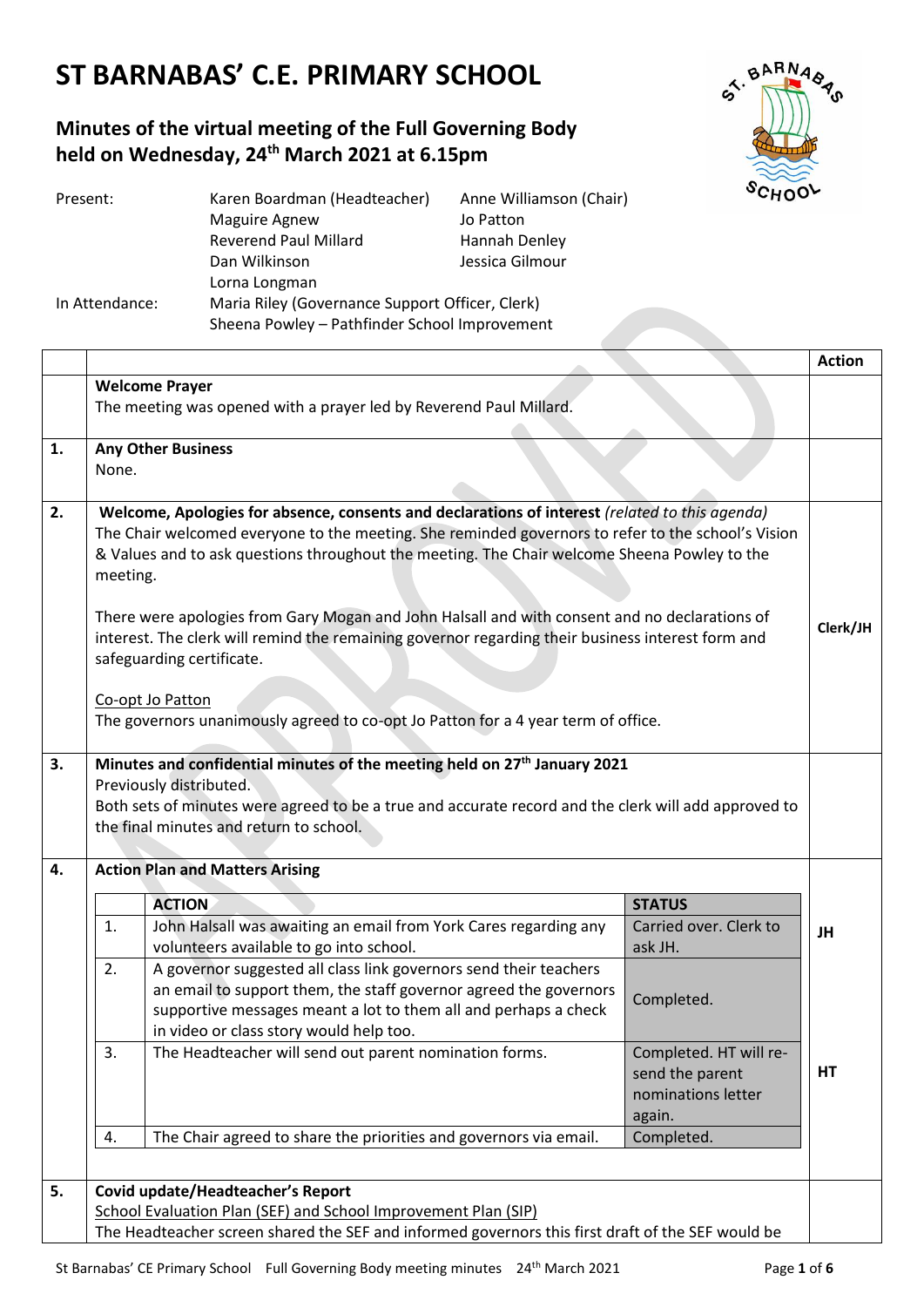sent out to governors to digest and ask any questions after the meeting. The Headteacher thanked Sheena Powley and Sarah Curry, EY lead for all their help and now the SEF needed the governors input. Sheena Powley added Ofsted would be likely to visit the school from September so it would be useful for governors and staff to have training in the summer term. Sheena added that she would be happy to lead this.

The Headteacher highlighted the school context in the SEF and explained the changes in staffing since the last Ofsted inspection and why the school was where it was today. The Chair suggested the Governing Body needed to be mentioned as part of the SLT in the context as they were part of the leadership in school. A governor suggested adding that two new teachers had started in school whilst two established teachers had left and another governor added the SENDCo role had seen a high turnover which had effected the school and needed reflecting in the SEF. Sheena Powley added the new SENDCo in school was being well supported by the Pathfinder SENDCo and there had been excellent improvements in SEND over the last few months. The SENDCo said she would add information into the SEF from recent SEN update meetings with governors.

The Headteacher informed governors about the different Ofsted categories and where they had judged the school was currently

- Overall Effectiveness Requires Improvement
- Effectiveness of Leadership & Management Inadequate
- Quality of Teaching & Learning and Assessment Inadequate
- Personal Development, Behaviour and Welfare Requires Improvement
- Outcomes for Pupils Requires Improvement
- Early Years Foundation Stage Requires Improvement

The Headteacher reported since the school's last inspection in 2019 they had made some progress but the Ofsted framework had changed since then. In the new framework Ofsted would review the whole curriculum and would want to see clear progression in all subject areas and how children's knowledge had been deepened. At St Barnabas' there were some inconsistencies in subjects which was why they had judged this section inadequate. Sheena Powley clarified this did not mean inadequate teaching in school and the staff were keen to work together and rapidly, it was just the consistency. She added having spent time in Early Years (EYFS) she had seen the good work, lovely environment, and good questioning. Under the old framework EYFS would be likely to be judged as good however under the new framework it would be requires improvement and they were all working hard to grow consistency throughout the school.

A governor challenged what the strategy was behind their judgements on the SEF, the Headteacher responded the judgements were honest and accurate. The Headteacher shared the inadequate section from the Ofsted Framework with the governors to demonstrate why they had judged the school inadequate in specific areas

The Headteacher explained Pupil Premium (PP) numbers in school were slightly higher than national average and SEN was much higher as more children needed support and My Support Plans (MSP). The school currently had no Education Health Care Plans (EHCP). The Headteacher highlighted the results from a parent survey from 2020 showing 70% of parents would recommend the school. Sheena Powley highlighted the SLT had identified reading as a focus area and under the new framework Ofsted would carry out a deep dive in reading so it was appropriate to focus on this area. The Headteacher pointed out the aims of the school and shared this was where they wanted the school to be, the Chair added it was important for governors to keep the aims in mind when carrying out governor visits.

The Headteacher moved on to share the Quality of Education section in the SEF and explained the curriculum was split into three areas; intent, implementation and impact. Whilst the governors read the section, the Chair highlighted the governors needed to add the governor's point of view and ask any questions in this section. The Headteacher explained it was important they made improvements to teaching & learning in particular. A governor asked for more information about the Ashley Booth reading approach mentioned in this section, the Headteacher explained this approach allowed the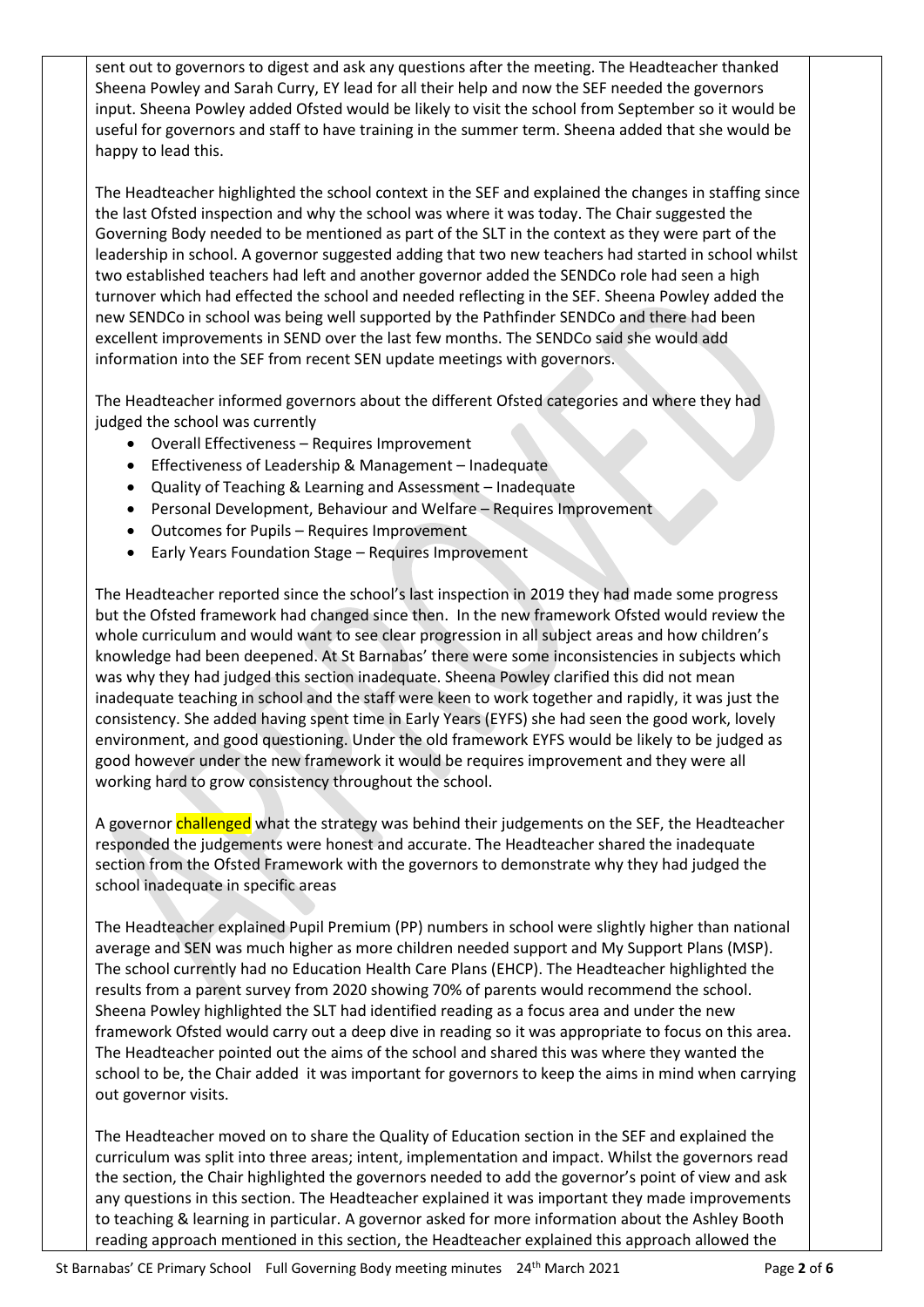children to cover a breadth and broader range of texts to deepen their understanding. Rachel Bruce was leading this and was unifying the way lessons were taught in KS2, which would also feed into the KS1 approach. The governor asked if the school would need more resources for this, the Headteacher replied that they would need more books and class sets of books and they needed volunteers to reorganise the book banded books also. A parent governor volunteered to help with reorganising, the Headteacher and Rachel Bruce will contact him to book a date.

The Headteacher moved onto the Behaviour and Attitudes section and highlighted they had worked on this so that the school was calm and the children knew the expectations. The Chair pointed out they needed to add governor's questions and link governor visits into this section and another governor suggested adding the accountability of governors around exclusions and panels. The Headteacher highlighted attendance had improved this year and all parents had sent their children back into school once fully reopened. A governor **challenged** what the process was for following up the small percentage that were persistent absentees (PA), the Headteacher explained each half term they reviewed the PA children and the reasons, they would then talk to the parents to improve the attendance and situation. Sometimes this then escalated to a formal meeting with targets and other times it would feed into wider plans, such as a FEHA. Occasionally this was then escalated to the attendance officer or social worker but the staff in school tried to understand what was happening at home first and supported and engaged with families.

The Headteacher shared the section on Personal Development, a governor queried if they had added in about the Children's Champion, the Headteacher agreed to add this in. The Headteacher moved onto the Leadership and Management section and explained it needed more around governance. The Chair suggested adding in some of the questioning from FGB and committee meetings. The Headteacher added governors CPD would be included.

The Headteacher reported on The Quality of Education in Early Years Foundation Stage (EYFS) section, they needed to ensure children leaving the foundation stage had the correct level of challenge further up the school. Sheena Powley added there were lots of good practices in EYFS and the work completed on reading and non-negotiables had been good. A governor suggested there needed to be more thought around the move from playgroup to Reception and how this could be improved. The SENDCo explained they were reviewing the transition from Playgroup to Reception and on identifying needs earlier.

The Headteacher thanked the governors for their comments and added improvement work in school was happening rapidly and all staff were on board. A governor asked who would see the SEF, the Headteacher replied it was a live document to reflect what was happening in school and Ofsted and the LA would have copies, as part of their support plan. A governor questioned whether the SEF had an impact on staff's performance management target or the Headteacher's appraisal targets, the Headteacher responded most of the staff's targets fitted in with the SEF and would be reviewed. Sheena Powley added that work through the YSAB support plans, would include looking at the appraisal process including targets and how these would feed into the staff and professional development, governors had a responsibility to all staff in supporting them.

#### Headteacher's Report

The Headteacher asked for any questions, a governor asked how the staff were doing with the nonnegotiables. The Headteacher responded many of the expectations were not new to the staff and it was clear from observations that all classes were adhering to them. The Chair highlighted Sarah Curry was relinquishing her TLR from Easter and asked if this would reduce the SLT capacity, the Headteacher explained Sarah Curry would retain some leadership aspects due to her pay grade and she would still be the EY lead. The TLR roles would be replaced by a Deputy Headteacher next year. A governor queried if the TAs received CPD, the Headteacher confirmed they did. The Headteacher informed governors they would receive action plan updates.

#### SEND Updates

The Chair informed the governors that she had attended an SEND staff meeting along with Daniel Wilkinson led by the SENDCo and Carolyn from Pathfinder. The SENDCo reported the highest need in **HT/RB**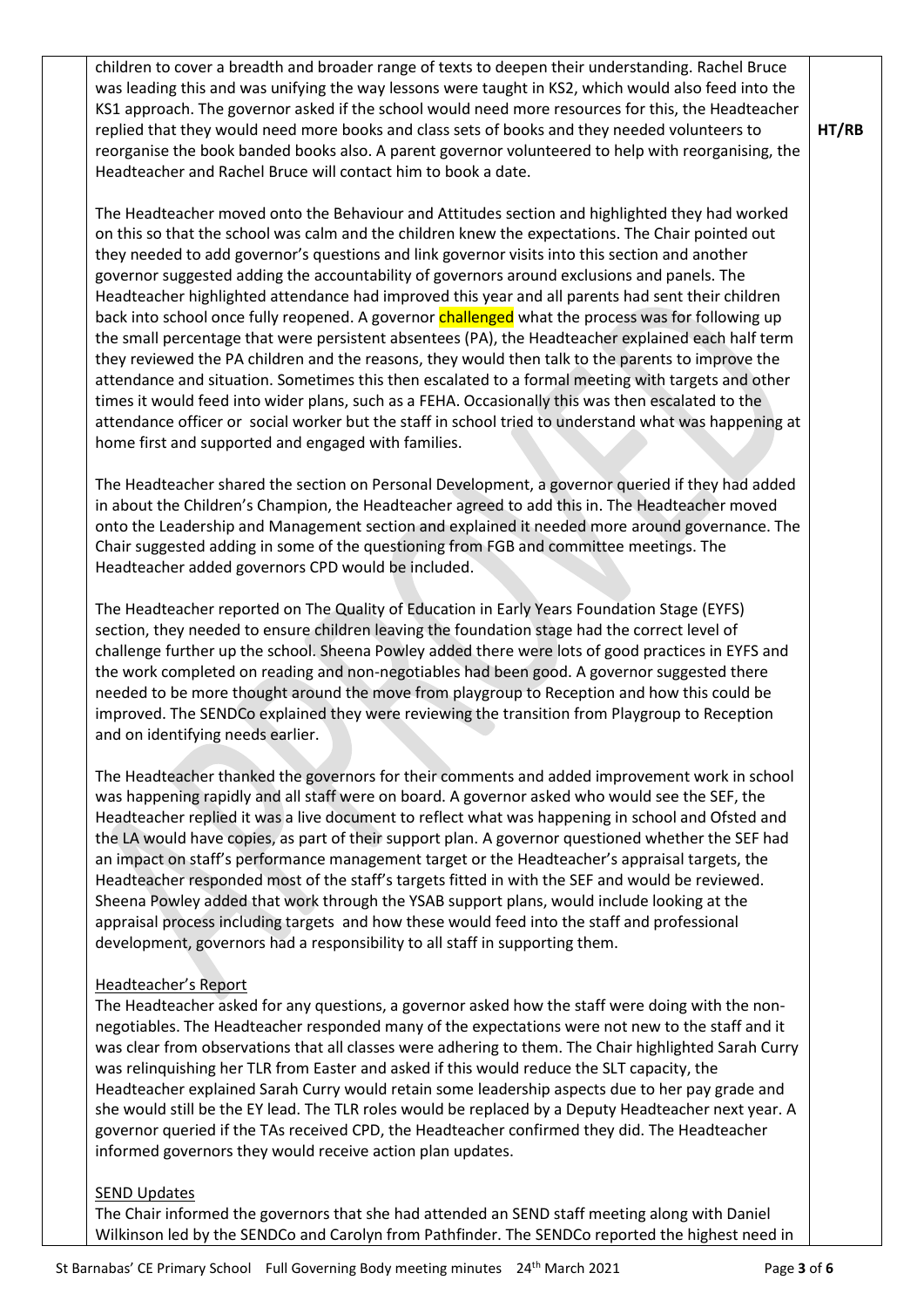|    | school was cognition and learning, they also had many dyslexic children so had purchased a program<br>named NESSI to support these children. The Vice Chair thanked the SENDCo for meeting to discuss<br>SEN and the Chair thanked the Headteacher, SENDCo and Sheena Powley for their information and<br>support in SEND.                                                                                                                                                                                                                                                                                                                                                                                                                                                                                                                                                                                                                                                                                                                                                                                                                                                                                                      |                       |
|----|---------------------------------------------------------------------------------------------------------------------------------------------------------------------------------------------------------------------------------------------------------------------------------------------------------------------------------------------------------------------------------------------------------------------------------------------------------------------------------------------------------------------------------------------------------------------------------------------------------------------------------------------------------------------------------------------------------------------------------------------------------------------------------------------------------------------------------------------------------------------------------------------------------------------------------------------------------------------------------------------------------------------------------------------------------------------------------------------------------------------------------------------------------------------------------------------------------------------------------|-----------------------|
| 6. | <b>Multi Academy Trust</b>                                                                                                                                                                                                                                                                                                                                                                                                                                                                                                                                                                                                                                                                                                                                                                                                                                                                                                                                                                                                                                                                                                                                                                                                      |                       |
|    | The Headteacher reported the staff had a consultation with Andrew Daly from Pathfinder and had<br>asked challenging questions. The Chair added staff wanted to know if the school would retain its<br>identity. The Headteacher shared that the staff were nervous and asked governors to bear this in<br>mind when discussing working conditions, she added parents would be consulted next. The Chair<br>informed the governors they FGB would become a sub-committee of the academy board, a Local<br>Governing Committee (LGC) which would work in the same way as they did now and to drive<br>achievement. She added the school ethos would remain the same.                                                                                                                                                                                                                                                                                                                                                                                                                                                                                                                                                              |                       |
|    | A governor asked if there was a way they could let the staff know that the governors wanted to<br>support the staff and children, the staff governor responded the staff did know this and the personal<br>emails from governors really helped the staff. The Chair asked the staff governor to let all staff know<br>they could talk to the Headteacher and governors with any concerns. A governor suggested a teacher<br>from Pathfinder could talk to the staff about the process and reassure them, Sheena Powley agreed<br>to arrange this with the Headteacher and the Chair.                                                                                                                                                                                                                                                                                                                                                                                                                                                                                                                                                                                                                                            | <b>SP</b>             |
|    |                                                                                                                                                                                                                                                                                                                                                                                                                                                                                                                                                                                                                                                                                                                                                                                                                                                                                                                                                                                                                                                                                                                                                                                                                                 |                       |
| 7. | <b>Governance Matters</b><br><b>Governor Training</b><br>The Chair reminded governors they had received the training booklet and there was Ofsted Ready<br>training on the 11 <sup>th</sup> May and Safer recruitment on the 9 <sup>th</sup> June.<br><b>Skills Audit</b><br>The Chair highlighted there were a few areas below 35 on the skills matrix, one of them was around<br>interpreting data, statistics and national performance measures which she suggested they may need<br>training on. Sheena Powley recommended Pathfinder's training and advised the Chair to ask Andrew<br>Daly about their any training needs. The Chair informed governors they probably needed another<br>two governors to join the Resources committee who had interest and knowledge in finances and she<br>would send any training needs out to governors separately. The Vice Chair requested the clerk book<br>her onto the Ofsted Ready training in May.<br><b>Link Governor Roles and Reports</b><br>The Chair explained the link governors needed to contact their link teachers to assess what was<br>happening in school. The Chair thanked governors for their reports and asked them to add questions<br>to their reports also. | Chair<br><b>Clerk</b> |
| 8. | <b>Chair's Report</b><br>The Chair highlighted they all needed to consider how they could further support the Headteacher,<br>either through meetings or asking particular questions. The Chair updated the governors on the<br>following:<br>John Halsall, Lorna Longman and Maguire Agnew would monitor teaching & Learning and<br>SEND.<br>Jo Patton and Jessica Gilmour would monitor curriculum planning and reading, in particular<br>the impact of the reading scheme.<br>The Chair reported the Rapid Improvement Group (RIG) meeting had been positive and Maxine<br>Squire had thanked the Headteacher for her honesty and reflected they all knew the journey the<br>school needed to take. The areas raised by the Chair in the RIG meeting were being Ofsted ready, the<br>Ofsted Framework, exchanging ideas with governors in other schools and a structured mentoring<br>program.                                                                                                                                                                                                                                                                                                                               |                       |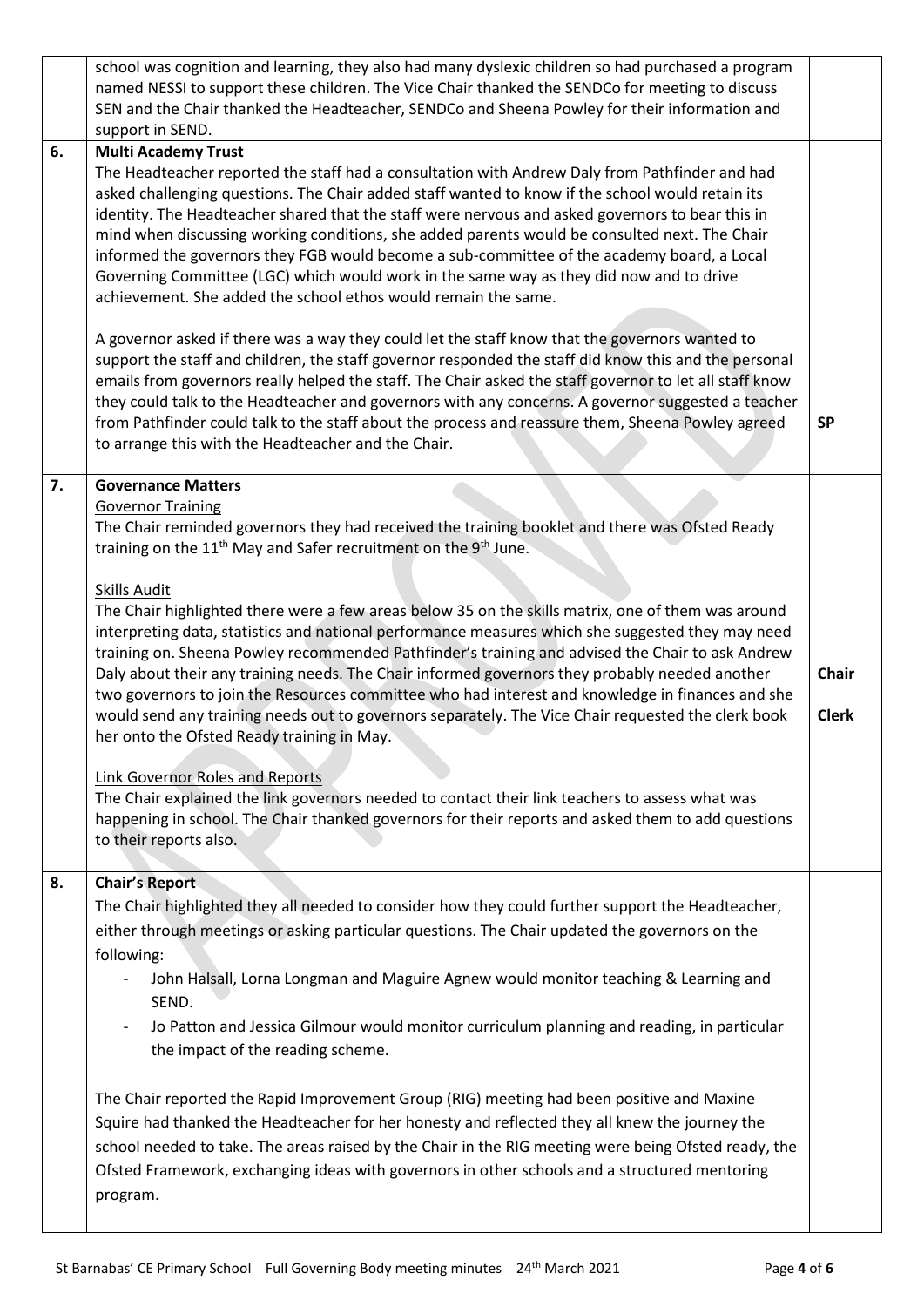|     | The Chair shared that the governor's action plan objectives were still relevant and that they need to                                                                                                    |           |  |
|-----|----------------------------------------------------------------------------------------------------------------------------------------------------------------------------------------------------------|-----------|--|
|     | hear some pupil voice in the Curriculum Committee meetings. The Chair informed governors Jo                                                                                                              |           |  |
|     | Patton had moved to the Curriculum Committee and they needed more governors on the Resource                                                                                                              |           |  |
|     | Committee if possible.                                                                                                                                                                                   |           |  |
| 9.  | Safeguarding                                                                                                                                                                                             |           |  |
|     | The Headteacher shared that the teachers would be attending safeguarding training on the 15 <sup>th</sup> April                                                                                          |           |  |
|     | if any governors wished to join them.                                                                                                                                                                    |           |  |
|     |                                                                                                                                                                                                          |           |  |
|     | <b>Safer Recruitment Training</b>                                                                                                                                                                        |           |  |
|     | The Chair reminded governors they needed someone to complete the safer recruitment training, the                                                                                                         |           |  |
|     | Headteacher added the NSPCC had an online course. Reverend Paul Millard highlighted he had                                                                                                               |           |  |
|     | completed this with the Diocese. Maguire Agnew agreed to complete the NSPCC training.                                                                                                                    | <b>MA</b> |  |
|     |                                                                                                                                                                                                          |           |  |
|     | The Headteacher reported Gaynor Stainsby was the safeguarding lead for Pathfinder and they                                                                                                               |           |  |
|     | renewed their safeguarding training every three years. The Chair queried if staff signed when they                                                                                                       |           |  |
|     | had read the policy, the Headteacher confirmed the staff signed the main, statutory policies only. The<br>Chair questioned if the school joined Pathfinder would the Health & Safety maintenance change, |           |  |
|     | Sheena Powley answered all of this would go through Mike Wells at Pathfinder and the legal team.                                                                                                         |           |  |
|     |                                                                                                                                                                                                          |           |  |
|     | <b>Safeguarding Link Governor Visit</b>                                                                                                                                                                  |           |  |
|     | The Headteacher reported the safeguarding governor had visited and added his observations to the                                                                                                         |           |  |
|     | report, Gaynor Stainsby would review the Single Central Record (SCR) which the safeguarding                                                                                                              |           |  |
|     | governor would review and sign off.                                                                                                                                                                      |           |  |
| 10. | <b>Policies</b>                                                                                                                                                                                          |           |  |
|     | <b>Health &amp; Safety Policy</b>                                                                                                                                                                        |           |  |
|     | The Headteacher requested any comments on the policy, the Chair highlighted a small wording                                                                                                              |           |  |
|     | change needed on page six and on page seven regarding visitors with DBS being unaccompanied that                                                                                                         |           |  |
|     | needed rewording. The Headteacher would amend these. A governor noted parents were not                                                                                                                   |           |  |
|     | allowed to drive onto the school grounds during the school day, however they had noticed some                                                                                                            |           |  |
|     | parents driving in and was this a health & safety issue. The Headteacher responded the council were                                                                                                      |           |  |
|     | aware of this and involved in solving the issue, a governor suggested closing the gates during the day.                                                                                                  |           |  |
|     | The Chair suggested asking for Gaynor Stainsby's advice too.                                                                                                                                             |           |  |
|     | Approved with amendments above.                                                                                                                                                                          |           |  |
|     | <b>Intimate Care Policy</b>                                                                                                                                                                              |           |  |
|     | Approved.                                                                                                                                                                                                |           |  |
|     |                                                                                                                                                                                                          |           |  |
|     | <b>Whistleblowing Policy</b>                                                                                                                                                                             |           |  |
|     | Approved.                                                                                                                                                                                                |           |  |
|     |                                                                                                                                                                                                          |           |  |
|     | <b>RSHE Policy</b>                                                                                                                                                                                       |           |  |
|     | Approved.                                                                                                                                                                                                |           |  |
| 11. | <b>Health and Safety</b>                                                                                                                                                                                 |           |  |
|     | Covered earlier.                                                                                                                                                                                         |           |  |
| 12. | Any Other Business - follow up<br>None.                                                                                                                                                                  |           |  |
| 13. | Confidentiality                                                                                                                                                                                          |           |  |
|     | The Chair thanked the Headteacher and staff on behalf of the governors. She also thanked the                                                                                                             |           |  |
|     | governors for their questions.                                                                                                                                                                           |           |  |
| 14. | Date of next FGB meeting:                                                                                                                                                                                |           |  |
|     | Wednesday, 28 <sup>th</sup> April 2021 at 6.15pm                                                                                                                                                         |           |  |
|     |                                                                                                                                                                                                          |           |  |

The meeting closed at 9pm

\_\_\_APPROVED\_\_\_\_\_\_\_\_\_\_\_\_\_\_\_\_\_\_\_\_\_\_\_\_\_ \_28th April 2021\_